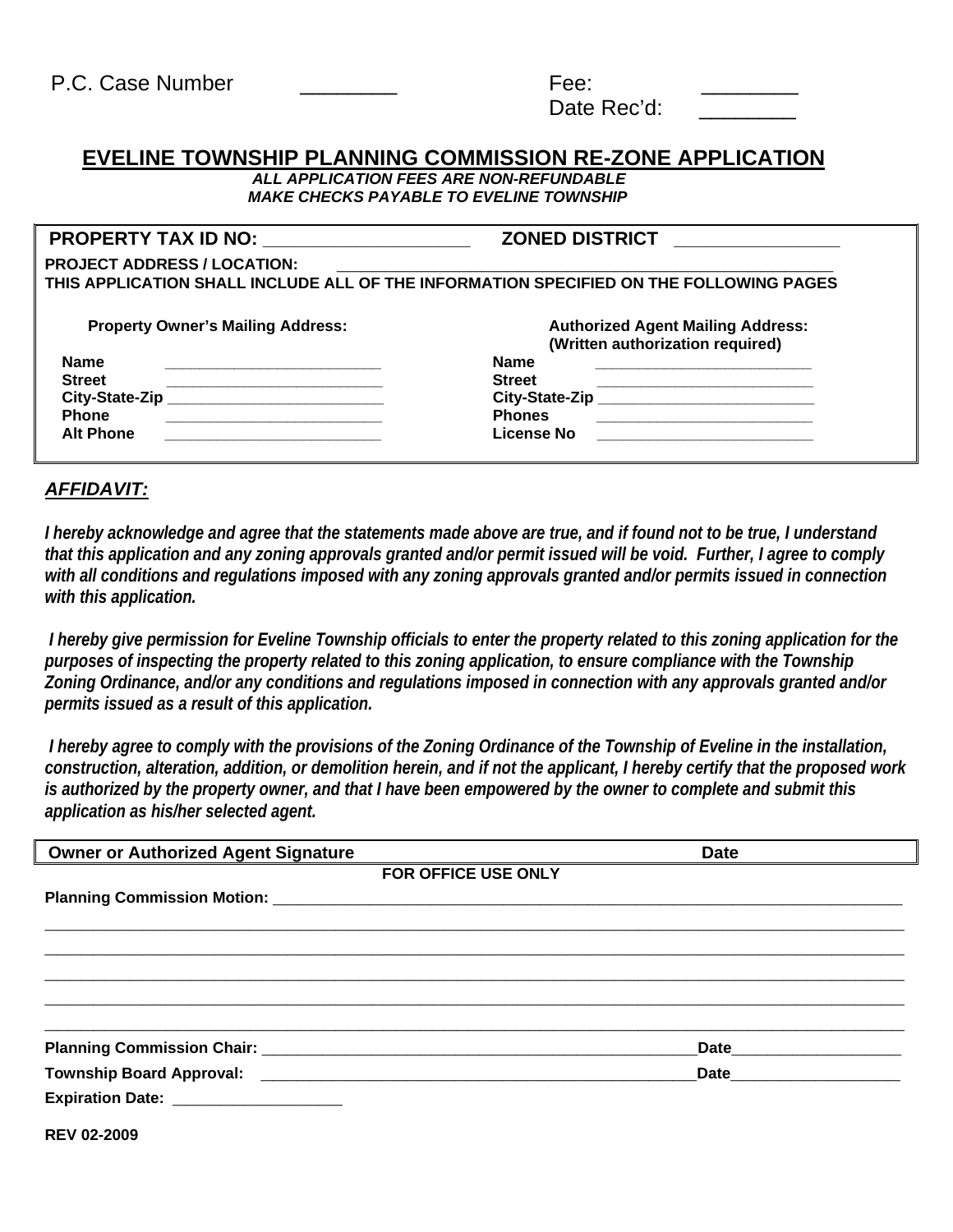## **EVELINE TOWNSHIP**

## **Information to be included with an application for a zoning ordinance amendment**

The Applicant shall submit seven (7) copies of the following applicable information to the Zoning Administrator.

I. A fully completed application for a zoning ordinance amendment.

II. If the requested zoning ordinance amendment seeks to alter/repeal the existing text of the zoning ordinance or to add new text to the zoning ordinance, then the Applicant shall provide the following information:

A. The section or subsection of the zoning ordinance that the Applicant seeks to alter/repeal or the location within the zoning ordinance for any proposed new text is:

B. The proposed language of the altered or new section or subsection is (attach additional sheets, if necessary):

III. If the requested zoning ordinance amendment seeks to rezone one or more parcels of land, then the Applicant shall provide the following information:

A. The proposed new zoning district for the property:

B. The reasons for rezoning the property (attach additional sheets, if necessary):

C. Answers to the following questions (attach additional sheets, if necessary).

1. Is the proposed rezoning reasonably consistent with surrounding uses?

2. If the property is rezoned as requested will there be an adverse physical impact on surrounding properties?

3. If the property is rezoned as requested will there be an adverse effect on property values in the adjacent area?

4. Have there been changes in land use or other conditions in the immediate area or in the community in general which justify the requested rezoning?